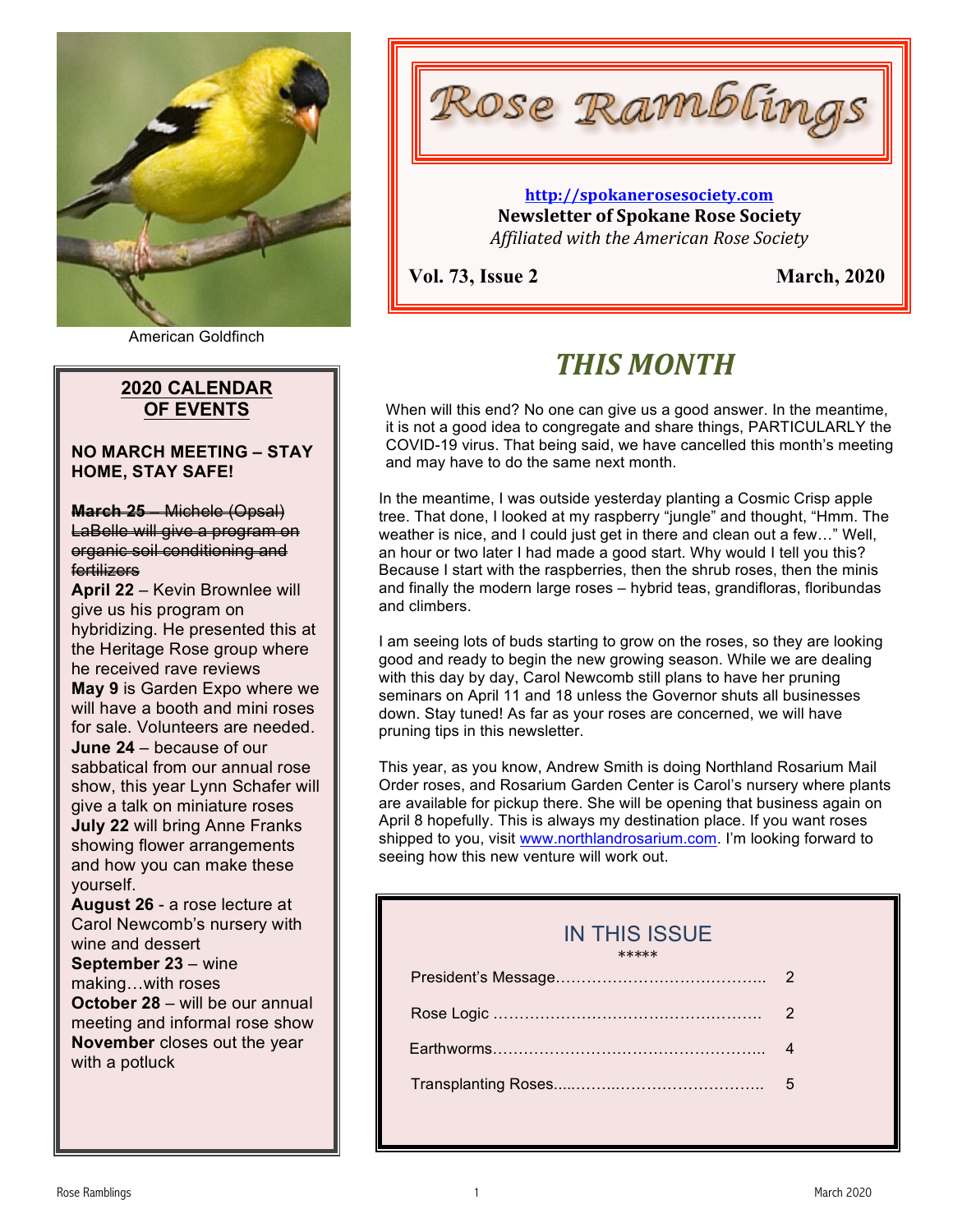# **President's Message**

Anne Franks



A Note From Anne…

In my first message to you as President, I talked about "it's about time". Little did I know that **time** would bring about the current changes that surround us in our state, the nation, and even the world. But we are all faced with a serious virus that demands our attention and certain life style changes for a while. Meetings have been cancelled, schools are closed, people are distancing themselves from others, and on and on, all to *hopefully* stay well and safe. So, **we follow rules and CDC guidelines!** 

However, on the positive, brighter side, it is now *officially Spring.* And few things feel more like Spring than flowers, roses especially. After months of a cold, unproductive landscape, little specks of color begin to appear, reminding us that beauty is not far from reach. Little green shoots are coming out on all of my roses and that truly is a thing of beauty to me.

In the same way, like the buds that will burst from our roses, we can look through the lens of nature's camera and know that the challenge that we are facing now with the Covid-19 virus is just like winter. We will come through it together and enjoy the beauty of our lives and our flowers/roses again, hopefully, real soon.

Stay safe and be well.



Rose Logic

 Lynn Schafer Master Rosarian

Well...this is the illogical side of me. The logical side would have been at Palouse Country Assisted Living each evening to serve beverages to the residents and interact with them. But because of this horrid virus going around, I am no longer able to do this and have to settle with waiting until "this too shall pass."

In the meantime, it doesn't stop us from gardening, does it? And I still walk my dog each morning out here in the sunshine and fresh air. Not a lot of people out at that time of day, anyway, and being rural, NO ONE is out! © As I mentioned on the first page of this newsletter, my raspberries are in the process of getting a "haircut." I always wait until spring to do that, other than cutting them back to keep them from lying down on the job. This is my way of getting all those muscles working again, including the ones handling the pruners.

My daughter-in-law has fallen in love with David Austin roses, and she has a good number of them either in her back yard or to be shipped this spring. We were looking at her roses, and she was wondering if she should be pruning. My advice: Wait until the new growth begins to see what you want to keep and what needs to be removed. Sometimes if we get too speedy with cutting out things, the other canes may not be as viable as we wished. You can't put the cut canes back on, believe me! So the old axiom about pruning *before* new growth begins is not a valid reason to prune early…and prune twice after freezing occurs. As I have said before, if pruning causes the rose cane to "bleed," we shouldn't cut roses for rose shows or for our own use, as that would cause the same thing.

Shrub roses, unlike once-blooming old garden roses, can be pruned at any time. You may see a lot more new growth in your gardens in protected areas than mine where they are out in the open. So far, in looking over my roses, they all seem to have come through the winter like troopers, in spite of that shock we had recently with temperatures in the teens. Believe me, when I looked at the chill factor of 3.4 degrees, I told my dog he would have to do that day on his own. But you would never know it from looking at the plants. The crocuses are blooming, the daffodils and tulips are ready to pop, and before long the forsythia bushes will be bright yellow. That is a good key as to when to begin your pruning…or the dandelions in



your neighbor's yard! Using an oldie but goodie example, you see three pruning cuts here. The one on the right is correct. The one on the left is too high, the one in the middle cuts through the cane where the nutrients will be supplied to the bud. You want to have the cut about a quarter inch above the bud, cutting at an angle if you can, but the bud doesn't know if it is a 45-degree or not. That is just a "suggestion," the idea being that it allows water to drop off so the cane won't rot. Has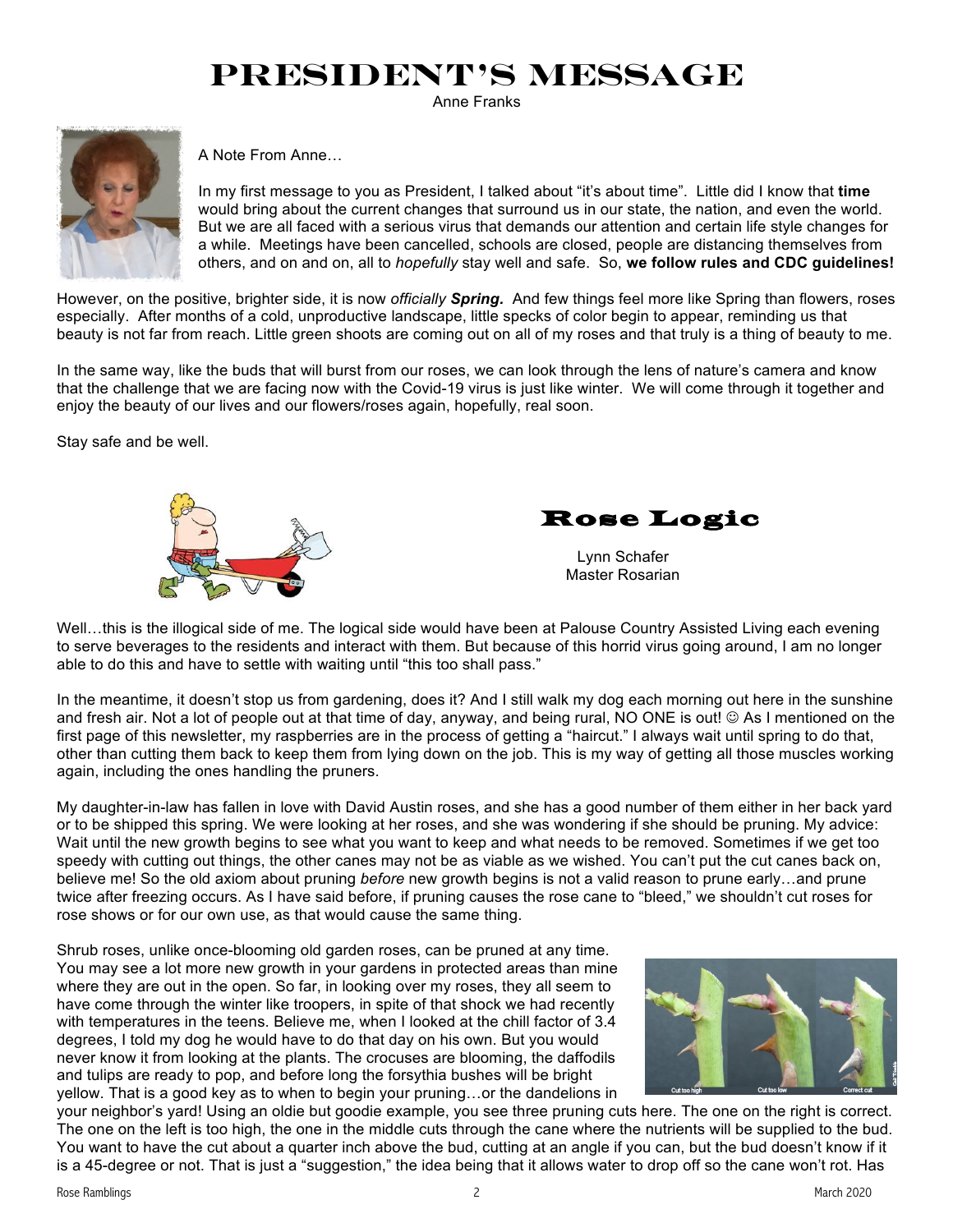that been proven? I doubt it, but it gives purpose to your pruning. Don't worry about it; just know pruning is to get rid of unwanted stuff and leave the good things.

If you can find a healthy bud growing toward the outside of the bush, it is good to use that, rather than one growing toward the inside which will make the center less open to the air and create a potential site for powdery mildew. During the

summer that is going to happen naturally, but let's start out right. This year I don't believe you will have to prune very low, as my plants seem ready to begin well up on the canes, however, I haven't cut into any of them yet, so I can't tell what the center looks like. This is a good example of good cane/bad cane. The one on the right is definitely not going to survive and will die back below that example. So you need to cut lower on the cane until you find what looks more like the one on the left, white or light green. This is one of those years where you probably won't have to look too far to find that nice healthy wood.



Someone asked me, "How do you prune a rose bush?" Well, first it depends on what kind of rose it is. Old garden roses that bloom only once a year should not be pruned until *after* they bloom. Otherwise, you cut off all the blooms for that season. Remontant or repeat blooming roses should be pruned in the spring. Shrubs like rugosas can be shaped at that time and cut back to fit the space any other time of the growing season. Cut out the dead wood or spindly growth you don't want. Shape the bush to the desired height, and that's all you need to do, as rugosas do *not* like chemical sprays and are very healthy in themselves, thank you kindly! Regular shrubs or the modern David Austin shrubs are basically shaped, cleaned out, and molded as you see fit.

Miniature roses grow in many different shapes and sizes. 'Whimsy' is a large, vigorous bush, but others grow more like hybrid teas, so after you have grown a rose for a season, you know its 'personality' and can prune to that. I have heard of people taking hedge trimmers and just hacking everything off to the desired height, but that seems a bit harsh to me. I like to do each rose individually. 'Lynn' is another vigorous grower, and of course I have to take care of her!! And then there is 'Popcorn.' I never know just how seriously I need to prune that, as it is just a bundle of leaves and stems, gives me absolutely no grief throughout the summer, and blooms its little head off. As I say, learn their personality and you will know how to prune them in the future.

Floribundas need to be allowed to do their thing, which is bloom more heavily than hybrid teas, often in clusters, so leave more canes and branches on the canes than you would hybrid teas, pruning just to shape the plant. I love my floribundas for their constant bloom cycles. My yard is set up to showcase the roses, and you can't do that if you don't keep them deadheaded, fertilized and watered properly. But floribundas provide more constant bloom to give color to the beds.

Hybrid tea and grandiflora roses are pruned to clean wood as shown above and I allow about 5 canes. Our climate is not like the west side or even the south where they can limit them to 3 canes, so I allow these babies to have more canes which means more leaves to feed the rose bush through the growing season, making it less likely that they will expire in the cold of winter.

Climbers are just trimmed back to good wood and let do their thing. 'Fourth of July' was not said to be a hardy rose, but I have had it for a number of years on a north-facing bed, and it has done very well for me. I love the color of that rose. 'Gertrude Jekyl' is classed as a David Austin shrub rose, but it grows like a climber or rambler with long canes, so I grow it that way. I have one planted at our church, and last summer the kids doing the vacation Bible school who also do projects while here cut poor Gertrude back like a hybrid tea, losing all those beautiful blooms that would have happened had it been left to do its thing. But the wonder of it all is this didn't kill the plant, didn't hurt it at all, just left it with many fewer blooms. As I have told so many people, pruning won't kill the rose unless you cut below the bud graft or dig it out. And it's kind of like raising your children. Each one has a personality, and you need to learn what that personality is and prune to it.

If you have questions about pruning, hopefully there will be two Saturday pruning demonstrations at Carol's Garden Center and you can ask them there. If you don't feel safe going out in public, there is always email – lynnschafer@gmail.com, and I am very happy to answer any questions you may have. I may have (probably have) missed some important thing you needed to know, and I will help with that.

After you prune, if you use chemicals, it is a good idea to apply a fungicide to prevent the beginning of blackspot, which will hang around the rest of the year, sometimes spreading to other nearby roses. Powdery mildew (thankfully we don't have the deadly downy mildew) can be cured with a good fungicide, but blackspot is not so kind. Better to get ahead of it before it gets started. Then when the soil is at least 40 degrees you can apply a chemical fertilizer if that is your choice. Organic fertilizers can be applied year round, as they need to break down into a chemical before they can be used. I personally use about a third of a cup sprinkled around the big roses, scratched in and watered in, watering first if the soil is dry and then watering after. That will get the chemical down into the soil where it can be absorbed without burning the roots. Clean up the beds and then wait for those beautiful roses to appear.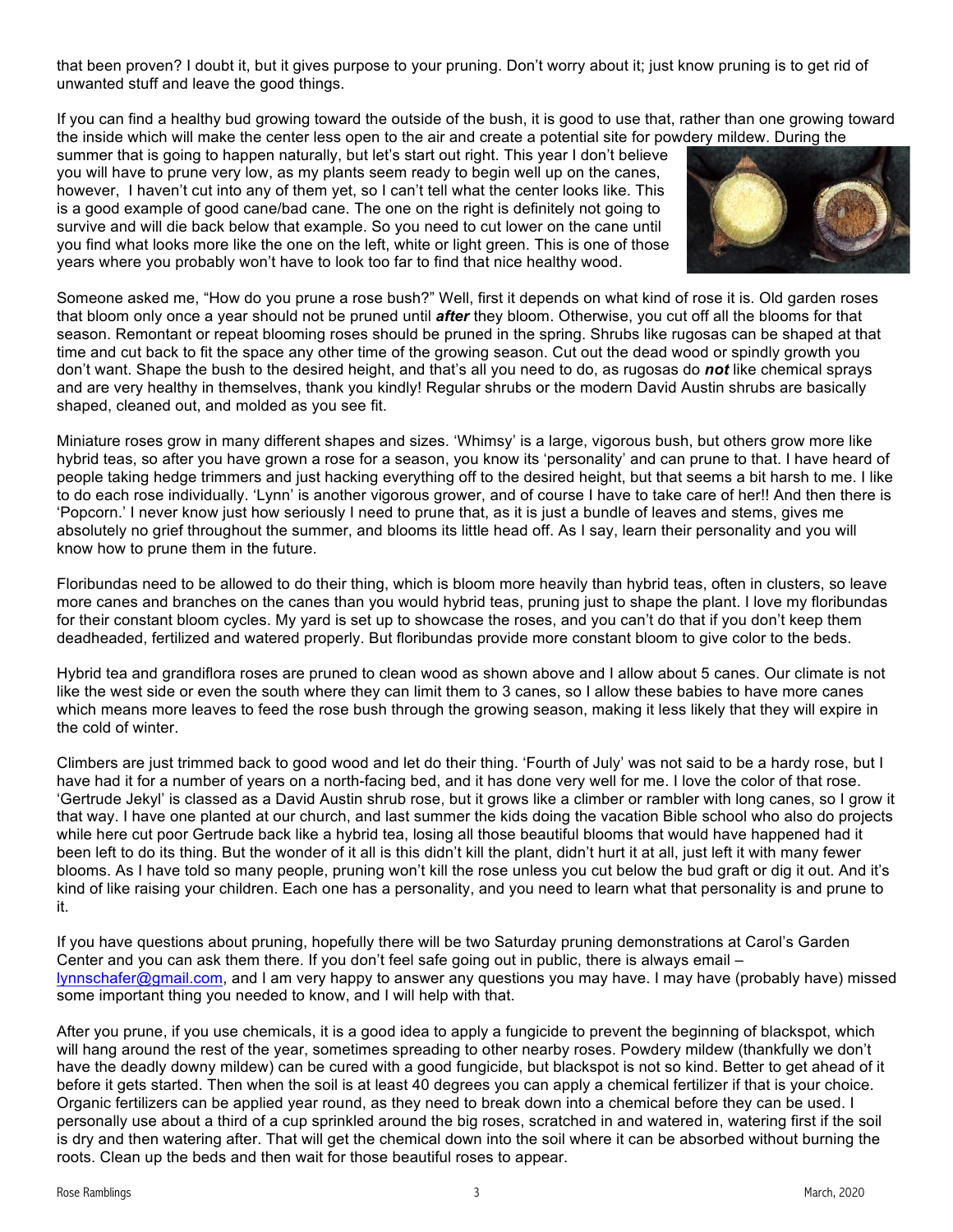## **EARTHWORMS** *BY NANETTE LONDEREE, MASTER ROSARIAN, MARIN ROSE SOCIETY*

(From the Criterion the District bulletin of the NCNH, Jolene Adams, editor)

"I doubt that there are many other animals which have played so important a part in the history of the world" said Charles Darwin of the earthworm. More descriptive perhaps, Aristotle called worms the "guts of the earth." In either case, it is apparent that these little critters below our feet have been recognized for their valuable contribution for centuries. If you see lots of earthworms in your garden soil, be thankful and congratulations! It's a sign of healthy soil, one of the key elements in growing good roses, or any other plant. Some interesting facts about earthworms:



• They are animals, classified as annelids

• They are the dominant animal life in the soil (they can number several million to an acre in good soil and bring 20 tons of soil to the surface each year)

• They occur in most temperate soils and many tropical soils • There are 3 families, more than 700 genera, and more than 7,000 species of earthworms

• They range from an inch to two yards in length and are found seasonally at all depths in the soil

• They are nocturnal • Direct exposure to sunlight can be fatal to them in less than three minutes

• They breathe through their skin • They have a brain and are sensitive to taste, touch, light and vibration

• They are mostly muscles and nerves – muscles run the length of the body as well as circling the body

• The first one-third of the body contains the vital organs; the remaining two-thirds contain the intestines

• They are hermaphrodites, meaning that they exhibit both male and female characteristics

• Offspring can live for 10–12 years, provided they aren't found by a hungry bird, a gardener's spade or pesticides in the soil

• They can eat their weight in decaying plant matter each day

For most gardeners, earthworms are a common sight, and one to be encouraged. What do earthworms really do? Lots of good things to the soil including:

**Mix and aggregate the soil** – As they consume organic matter and mineral particles, earthworms excrete wastes in the form of casts, a type of soil aggregate. The burrowing action of the worms moves soil particles closer together near burrow walls, and the mucus secreted by the worms as they burrow can also help bind the soil particles together. By mixing the soil, they help achieve the proper air, water, and solids ratio for maximum plant growth.

**Stimulate microbial activity** – Although earthworms derive their nutrition from microorganisms, many more microorganisms are present in their feces, or casts, than in the organic matter that they consume. As organic matter passes through their intestines, it is fragmented and inoculated with microorganisms. Free-living nitrogen fixing bacteria (good for plants) are more numerous around the sides of earthworm burrows.

**Increase infiltration** – The worms maze of tunnels increases the soils ability to absorb water. Some species make permanent burrows deep into the soil. These burrows can persist long after the occupant has died and can be a major conduit for soil drainage, particularly under heavy rainfall. At the same time, the burrows minimize surface water erosion. The horizontal burrowing of other species in the top several inches of soil increases overall porosity and drainage.

**Improve water-holding capacity** – By fragmenting organic matter and increasing soil porosity and aggregation, earthworms can significantly increase the water-holding capacity of soils.

**Provide channels for root quality** – The channels made by deep burrowing earthworms are lined with readily available nutrients and make it easier for roots to penetrate deep into the soil.

**Bury/shred residues** – Plant and crop residue are gradually buried by cast material deposited on the surface and as earthworms pull surface residue into their burrows.

**Neutralize soil pH** – Analysis of earthworm castings, or earthworm manure, shows that the soil that comes out of the back end of an earthworm is closer to a neutral pH (7) than what goes in the front end, regardless of whether the existing soil is above or below pH (7). This is achieved by the action of the worms calciferous gland and the buffering action of carbonic acid. Soil which has passed through the gut of an earthworm shows much more available phosphorus and potassium than the same soil which has not passed through the worm.

**Reduce harmful nematode populations** – As yet, the exact reasons are unclear, but soil with earthworms invariably has less harmful parasitic nematodes than soil without earthworms.

**Improve overall soil quality** – The activity of the earthworm gut is like a miniature composting tube that mixes, conditions and inoculates plant residues. The earthworm removes plant litter from the soil surface, turning it into free manure. It has been demonstrated that earthworm castings contain about five times the nitrate, seven times the available phosphorous, three times the exchangeable magnesium, eleven times the potassium and 1.5 times the calcium as regular soil. Research has also shown that microbial activity in worm castings is 10 to 20 times higher than in the soil and organic matter that the worm ingests.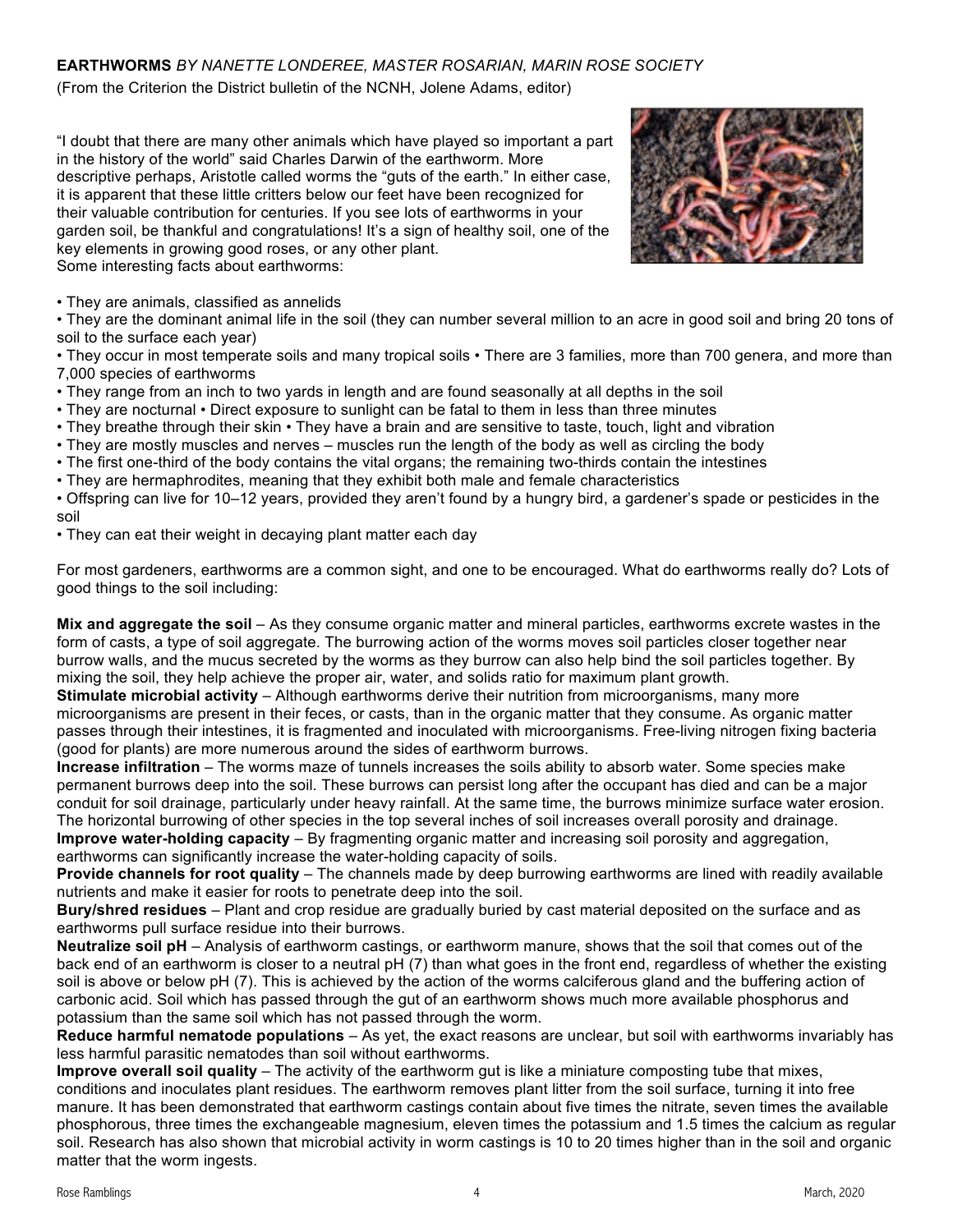There are two major types of earthworms, the deep burrowers and the shallow dwellers. The deep burrowers ("night crawlers") build large, vertical, permanent burrows that may extend 5 to 6 feet deep or more. They pull plant residues down into the mouth of their burrow, where the residues soften and can be eaten at a later time. The shallow dwelling worms (known as red worms, gray worms, fish worms, and many other names) are comprised of many species that live primarily in the top 12 inches of soil. The adults are usually 3 to 5 inches long and they do not build permanent burrows. They randomly burrow throughout the topsoil, ingesting residues and mineral soil as they go. Night crawlers tend to be more active in spring and fall, but they may not go into a complete resting state in summer or winter since they can retreat to the bottom of their burrows during extremes of heat or cold. New worms will generally only emerge when soil moisture and temperature conditions are suitable.

Earthworms thrive best on organic debris that contain a high percentage of nitrogen. This is encouraged through the addition of organic soil amendments and mulch. Water is also a major necessity of earthworms because they contain about 80% water by weight and lose about 15% per day. If moisture is not available, they will dig deep into the soil to find it. Simply adding earthworms to poor soil won't do much good. However, if you add organic material to your soil, chances are the worms will come. So, it is pretty easy, just add organics when planting or mulching and keep things watered – and the worms will come.

Earthworms are truly the gardener's best friend. And one last added benefit ... they provide free fishing bait!



### **Transplanting Roses** By Kevin Glaes

(from the March 2020 edition of The Philadelphia Rose Society newsletter, Bill Kozemchak, Editor

Early Spring is a good to transplant roses. For best results, it should be done as early in the year as possible before the roses break dormancy. The weather determines when you can do it. Naturally, the soil must be workable, which means thawed in out part of the world, but not too wet. Soggy soil will compact too much when you firm in the rose in the new hole. March is generally the time when I can do this. If I must, I will transplant roses later in the spring, even in July and August, but the best results come from planting in March. Pick a day when it will be cloudy and mild, not hot and sunny. Best chance for this is early in the morning. The steps seem obvious, but executing them in order gives you the greatest chance for success.

 First, dig the new hole for the rose. I don't have problems with rocks and shale, so I always dig my holes 18" deep and 18" wide. Prepare the soil in the new hole to your satisfaction. Mound the prepared soil out around the edges of the hole so you have the hole open and ready for the new bush. Always prepare about 1/3 more soil than you think you need (I tend to underestimate). You will be hilling extra soil up the canes when finished to protect the canes.

 Dig out the bush. Work the shovel around the bush out at the drip line, loosening the soil as you go around the bush, pushing the shovel blade deeper as you go. Once you have made a complete circle around the bush start around again, working the blade deeper until the tip is down 16-18". When you are at least half way round, you can begin gently using the shovel as a lever, trying to lift the bush a bit and see how much "give" there is. If the bush appears to be lifting easily with no roots holding it fast in the ground, you can attempt to lift the bush out by hand. Dig deeper in a circle around the bush until gives easily all around. Try to keep as much soil on the root ball as possible. Next, with either your hands or with the shovel, lift the entire bush out of the ground. Cartful! This can mean a very heavy mass. I get on my knees and lift the bush out and into a wheelbarrow to move it to the new hole. If the mass is too heavy, cut some canes back and loosen off some of the soil until it is manageable. You can cut some canes back before you start digging if you realize that the bush is too big "as is" for you to move.

 At the new hole, gently place the bush in the hole and check the level. It should be at the same, soil level it was in the old hole. If not, remove or add soil as necessary. Push soil into the hole until it is about half covered and firm the soil with your hands, making sure to fill in any air pockets you can see. Push in more soil until the soil lever is correct and firm with your hands again. Build a bit of a berm around the edges of hole to hold water.

 Now, water, water, water! I slowly fill the hole with water until I have around an inch of water standing in the hole. This is about 10-15 gallons. I wait about 2 hours and fill the hole again until water is standing. If I have done this early in the morning, I will come back in the late afternoon and fill the hole again. Mound the extra soil up the canes about 12 inches to protect them. Fill the hole with water again the next morning and evening. (Yes, use lots of water!) I then wait two days and water again and then back off to my normal schedule of watering every 4 days if we get no rain.

 I don't use transplant booster or any soil amendments at planting time, but that is just my preference. Use what has proven effective for you in the past when planting roses.